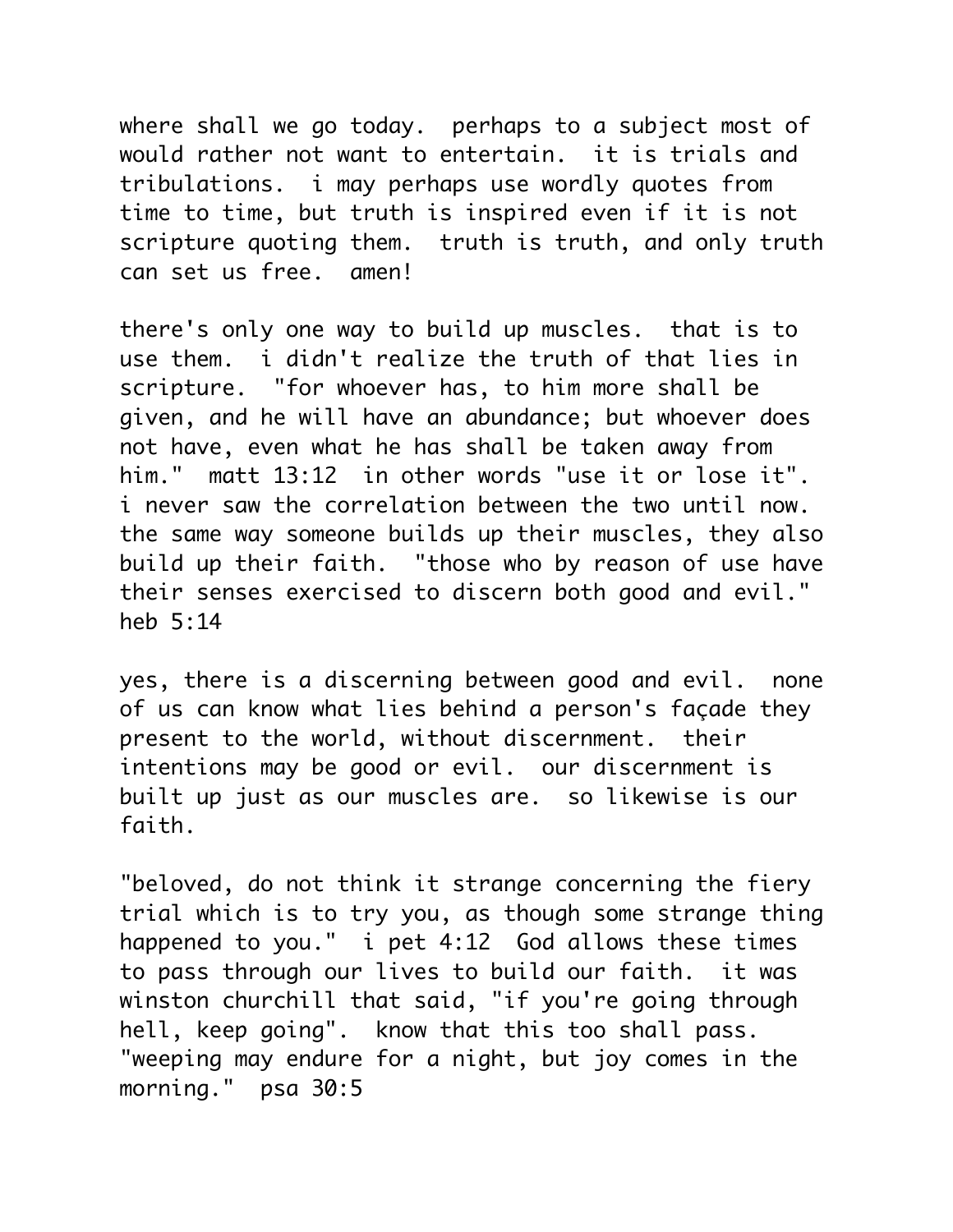God allowed job to be tested, almost beyond measure. after the horrible things he suffered, he then endured chastisement by his "friends". he endured by confessing, "though He slay me, yet will i trust Him." job 13:15 there was a test of faith by elijah as he stood against the prophets of baal in 1 kings. he severely drenched the wood before it was lit to burn the offering. he did not just risk ridicule if his arrogance failed. he was risking death if God did not come through. his arrogance was not in self, but in God.

none of us yet fully comprehend the richness and power of our faith. in heb 11:35 we are told: "women received their dead raised to life again: and others were tortured, not accepting deliverance; that they might obtain a better resurrection". faith to believe and faith to receive. the power was there to receive and yet there were those who would not receive their deliverance. perhaps it was like the apostle paul pontificated. "for i am hard-pressed between the two, having a desire to depart and be with Christ, which is far better." phil 1:23

fellow believers, there may be things you are going through; perhaps a loved one, you are going through it with. and yes, the outcome may not be as we wanted. will you still stand and confess as job did? will you believe that He will turn around everything for our good and His glory. (can He get anything out of this (my) worthless life and suffering? i believe He has and He will yet.)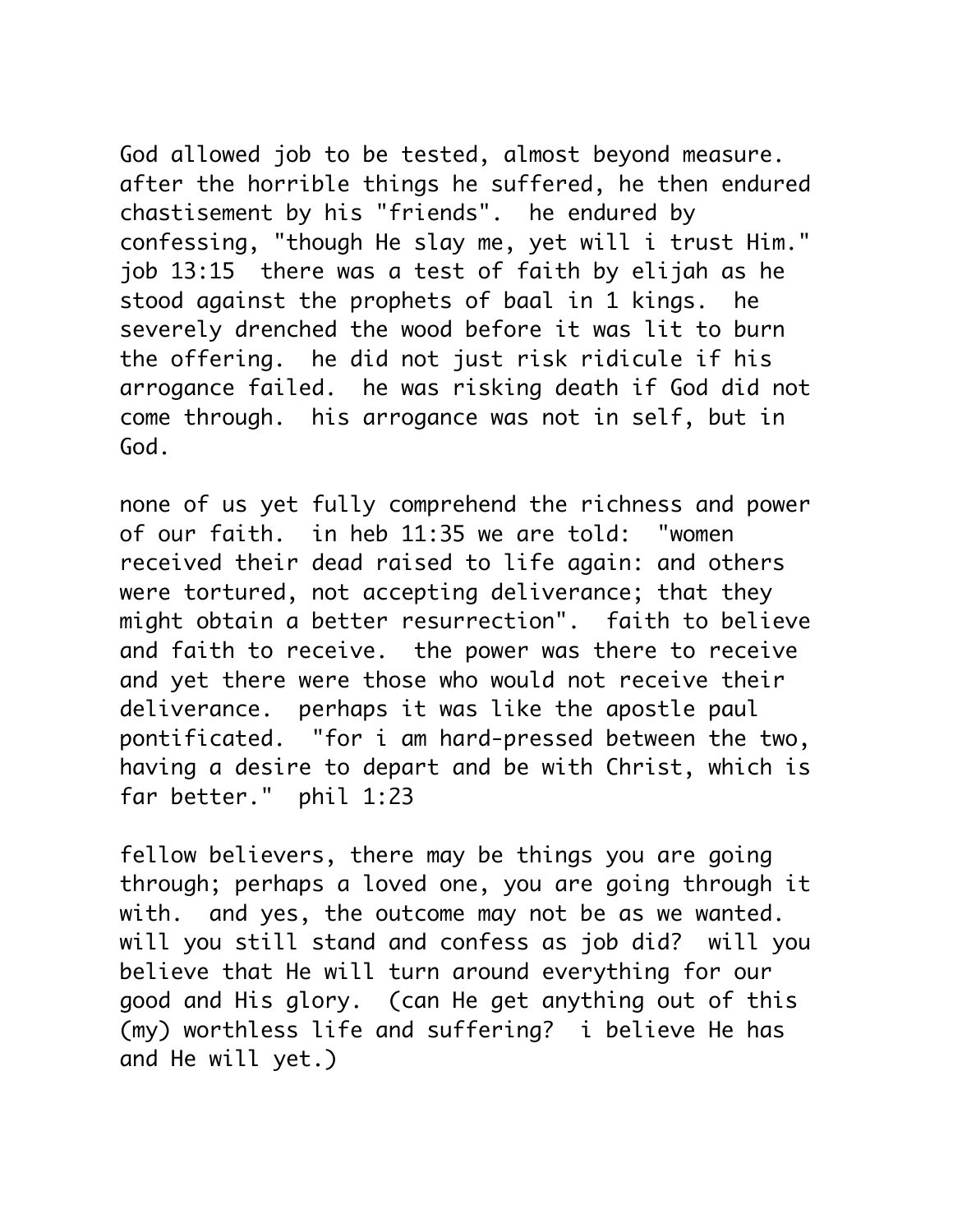can you lay it all on the altar and sacrifice it to God? you have to be willing not just to lay it on the altar, but also to light the fire. it may be accepted or refused as abraham's sacrifice of isaac was refused. is there anything standing between you and God; anything you are not willing to give up? God requires we desire nothing more than Him. "whom have i in heaven but Thee? and there is none upon earth that i desire beside Thee." psa 73:25

our God is raising us up, even as a parent raises a child. there is a time for milk and there is a time for solid food. He does not want babes but a bride. the one who refuses to partake of the solid food, will not grow to become His bride.

He is coming for a bride who has warred beside Him. we fight not with worldly weapons but spiritual ones. even now there are many who are preparing themselves for this great battle. they have feasted on the word of God and and now they fight alongside those who once fed them. are you ready for the battle? edmund burke said, "all that is required for evil to triumph is for good men to do nothing."

this last generation shall be fully equipped and armored. "Your people shall be volunteers in the day of Your power." psa 110:3 His church shall be clothed in holiness and righteousness and power. a bride that has been through the fire and still stands full of faith. "that the genuineness of your faith, being much more precious than gold that perishes, though it is tested by fire." 1 pet 1:7